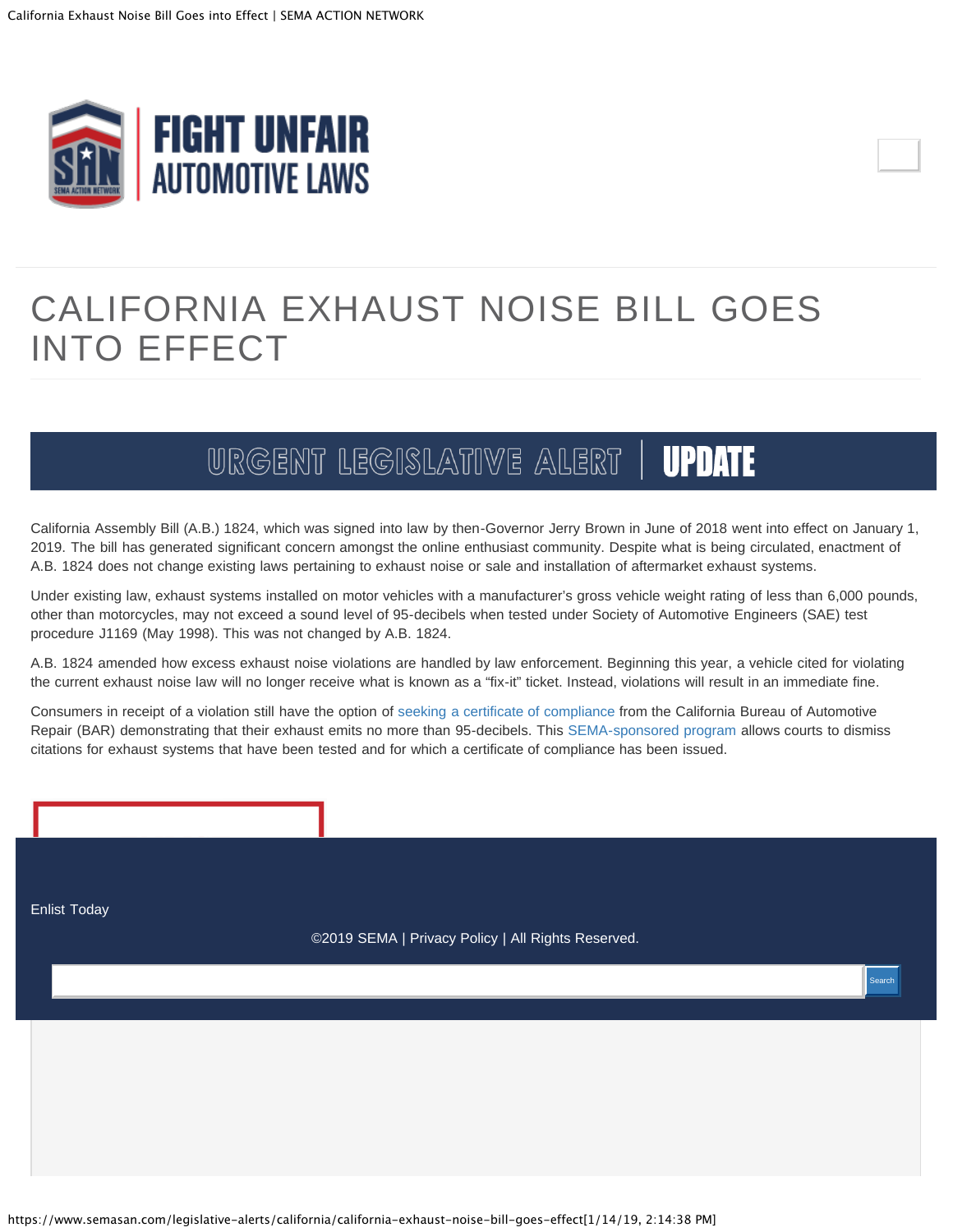

## YOUR CALL TO DUTY

[ENLIST NOW](https://pages.message.sema.org/SANsignup)